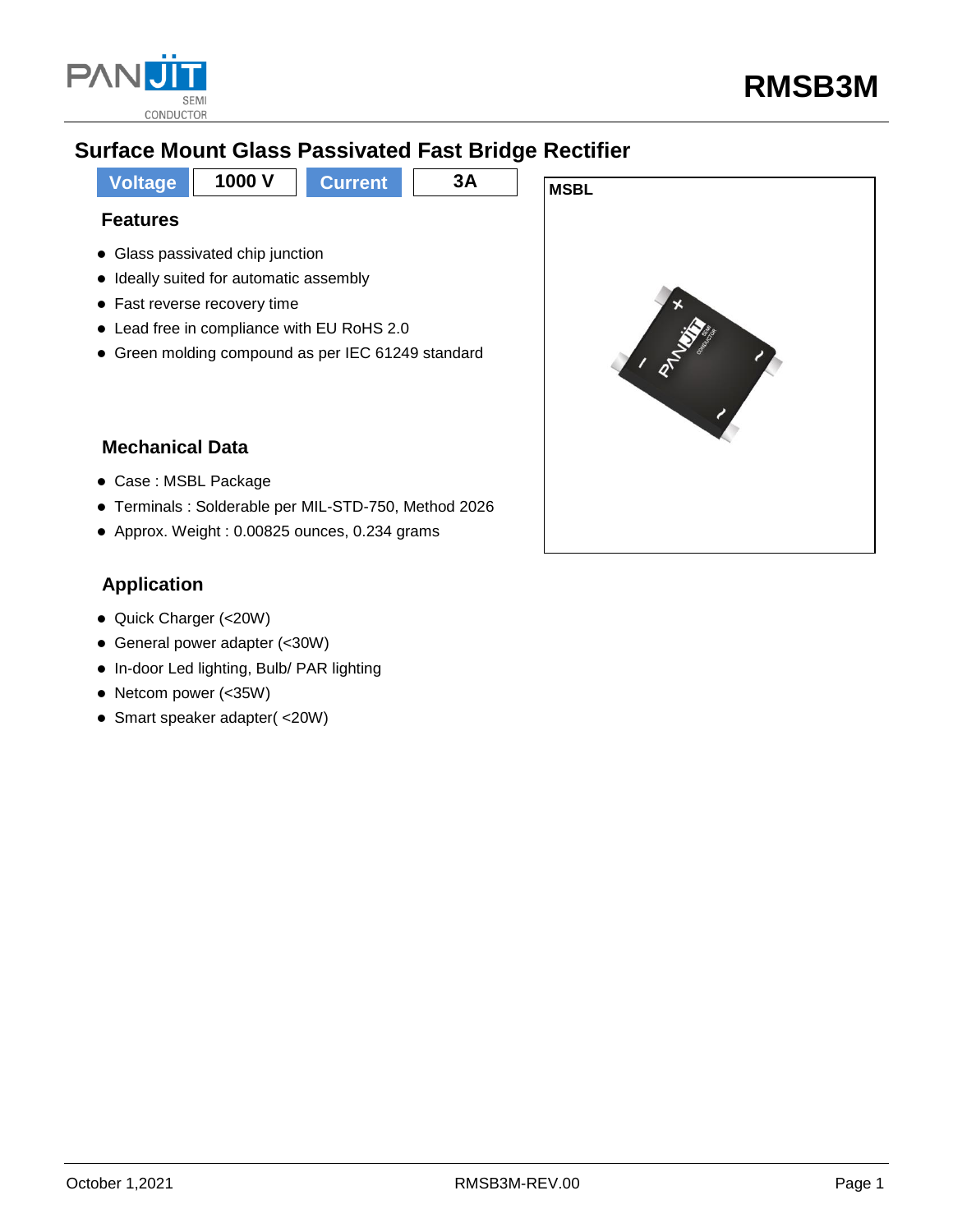

### **Maximum Ratings and Thermal Characteristics** (TA = 25 °C unless otherwise noted)

| <b>PARAMETER</b>                                                                                                                                 | <b>SYMBOL</b>           | <b>LIMIT</b> | <b>UNITS</b>     |
|--------------------------------------------------------------------------------------------------------------------------------------------------|-------------------------|--------------|------------------|
| Maximum Repetitive Peak Reverse Voltage                                                                                                          | <b>VRRM</b>             | 1000         | $\vee$           |
| Maximum RMS Voltage                                                                                                                              | VRMS                    | 700          | V                |
| Maximum DC Blocking Voltage                                                                                                                      | V <sub>DC</sub>         | 1000         | V                |
| Maximum Average Forward Current                                                                                                                  | F(AV)                   | 3            | A                |
| Peak Forward Surge Current: 8.3 ms Single Half Sine-<br>@ T <sub>A</sub> = 25 °C<br>Wave Superimposed On Rated Load<br>@ T <sub>A</sub> = 125 °C | <b>IFSM</b>             | 90<br>72     | A                |
| Peak Forward Surge Current: 1.0 ms Single Half Sine-<br>@ T <sub>A</sub> = 25 °C<br>Wave Superimposed On Rated Load<br>@ T <sub>A</sub> = 125 °C | <b>IFSM</b>             | 180<br>144   | A                |
| $12$ t rating for fusing ( t = 8.3ms)                                                                                                            | $1^2$ t                 | 33.61        | A <sup>2</sup> S |
| <b>Typical Junction Capacitance</b><br>Measured at 1 MHZ And Applied $V_R = 4$ V <sup>(Note 1)</sup>                                             | $C_{J}$                 | 40           | рF               |
| Maximum Reverse Recovery Time (Note 3)                                                                                                           | trr                     | 500          | ns               |
| (Note 2)<br><b>Typical Thermal Resistance</b>                                                                                                    | $R_{\theta$ JC          | 24           | °C⁄W             |
| <b>Operating Junction Temperature Range</b>                                                                                                      | ΤJ                      | $-55 - 150$  | $\rm ^{o}C$      |
| Storage Temperature Range                                                                                                                        | <b>T</b> <sub>STG</sub> | $-55 - 150$  | ∘C               |

### **Electrical Characteristics** (T<sub>A</sub> = 25 °C unless otherwise noted)

| <b>PARAMETER</b>       | <b>SYMBOL</b> | <b>TEST CONDITION</b>        | MIN.                     | TYP. | MAX. | <b>UNITS</b> |  |
|------------------------|---------------|------------------------------|--------------------------|------|------|--------------|--|
| <b>Forward Voltage</b> | VF.           | $F = 3 A. T_J = 25 °C$       | $\overline{\phantom{0}}$ |      |      |              |  |
| <b>Reverse Current</b> | <b>IR</b>     | $V_R = 1000 V, T_J = 25 °C$  | $\sim$                   |      |      |              |  |
|                        |               | $V_R$ = 1000 V, T J = 125 °C | $\blacksquare$           |      | 200  | uA           |  |

NOTES :

- 1. Measured at 1MHz and applied reverse voltage of 4 V D.C.
- 2. Mounted on a FR4, 100x100x1.6mm, 2oz copper pad area
- 3. Measured with  $I_F = 0.5 A$ ,  $I_{R} = 1 A$ ,  $I_{RR} = 0.25 A$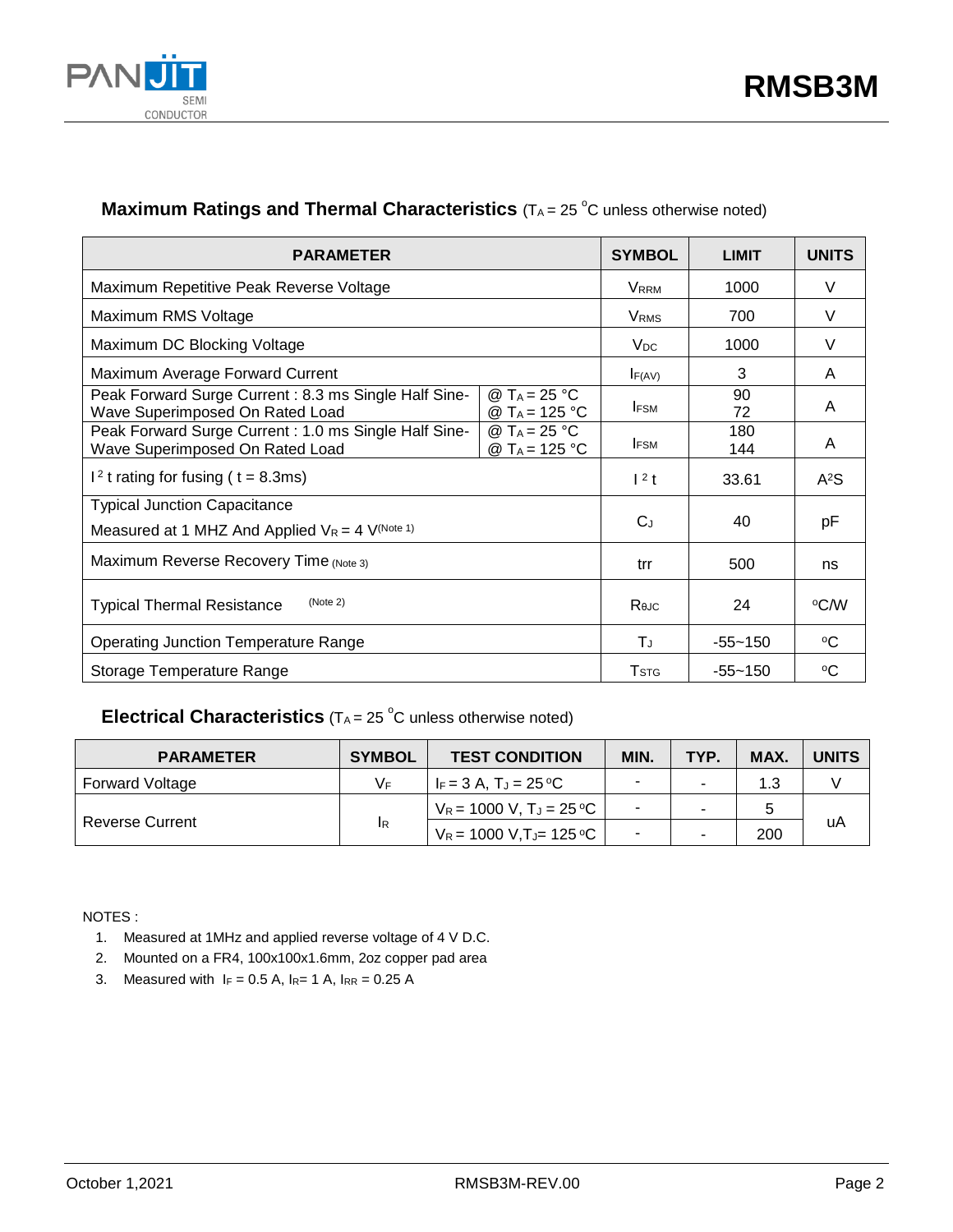

# **RMSB3M**

#### **TYPICAL CHARACTERISTIC CURVES**



**Fig.3 Typical Reverse Characteristics Fig.4 Typical Forward Characteristics**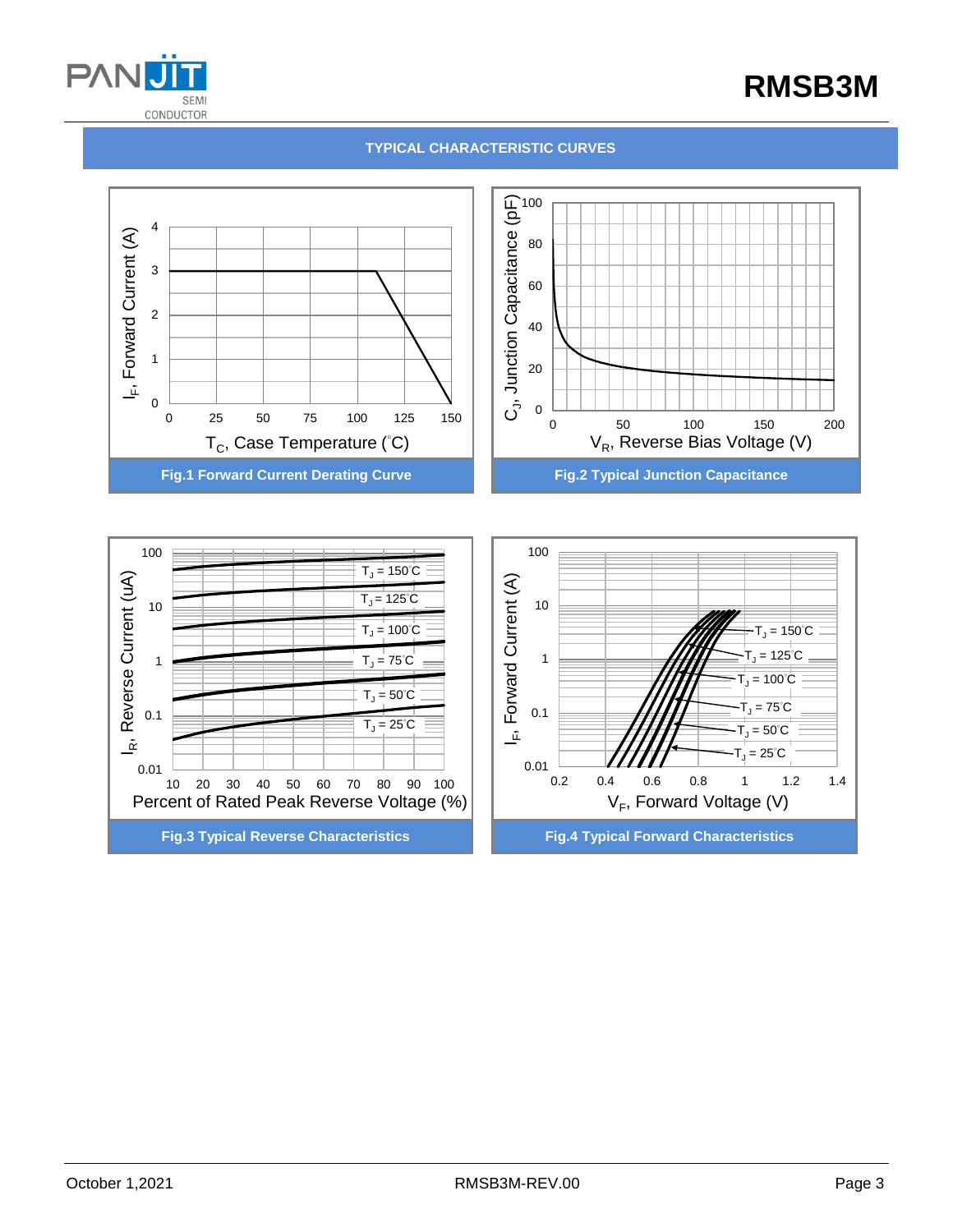

### **Part No. Packing Code Version**

| <b>Part No. Packing Code</b> | Package Type | <b>Packing Type</b> | <b>Marking</b> |
|------------------------------|--------------|---------------------|----------------|
| RMSB3M R2 00101              | <b>MSBL</b>  | 3K pcs / 13" reel   | RMSB3M         |

## **Packaging Information & Mounting Pad Layout**